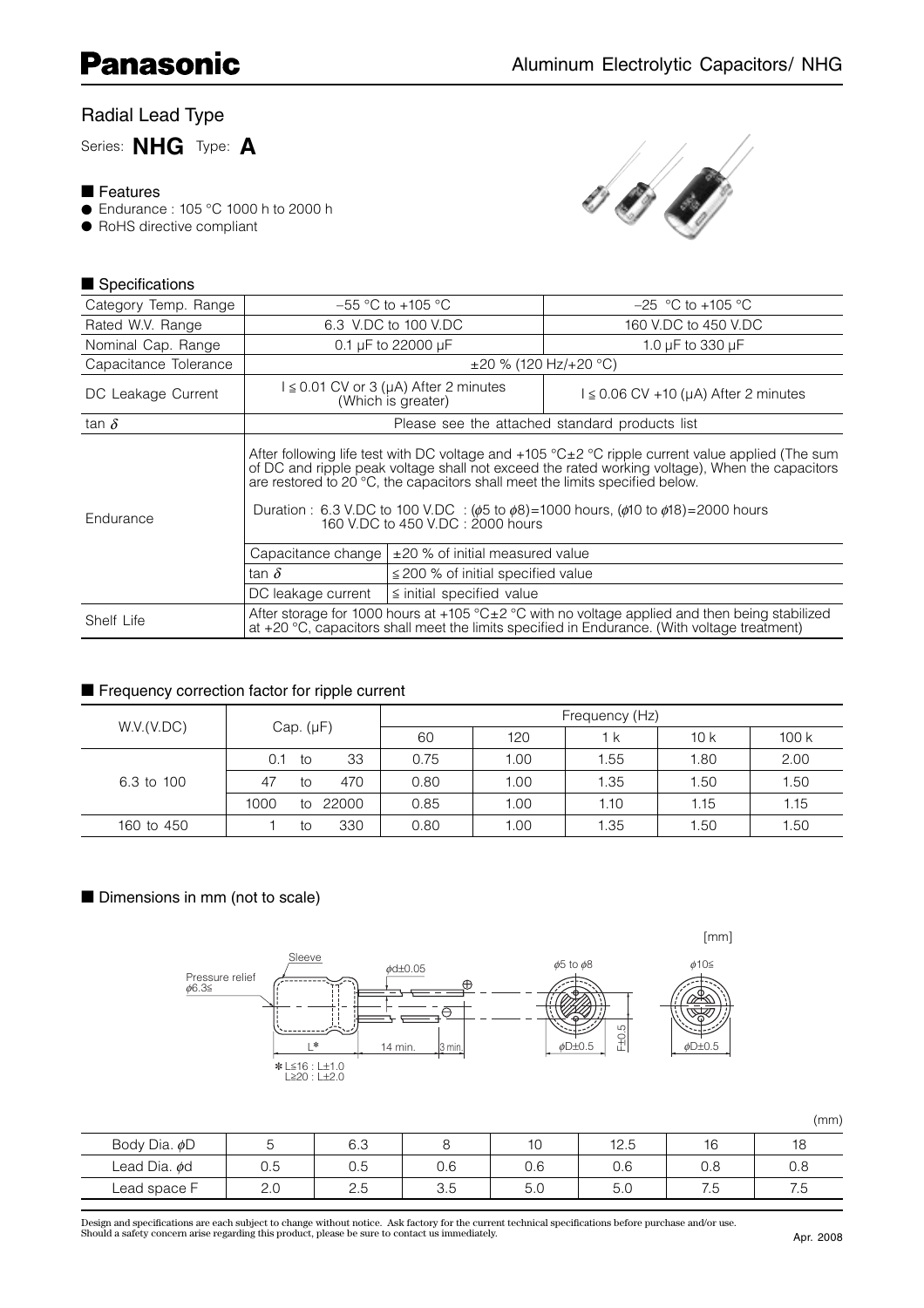|      | Case size            |      |        | Specification       |              |         |         | Lead Length |               |        |                     |          | Min. Packaging Q'ty |
|------|----------------------|------|--------|---------------------|--------------|---------|---------|-------------|---------------|--------|---------------------|----------|---------------------|
|      |                      |      |        | Ripple              | tan $\delta$ | Endur-  | Lead    |             | Lead Space    |        |                     |          |                     |
| W.V. | Cap.<br>$(\pm 20\%)$ |      |        | Current             |              | ance    | Dia.    |             |               |        |                     | Straight |                     |
|      |                      | Dia. | Length | $(120 Hz)$ (120 Hz) |              |         |         | Straight    | <b>Taping</b> | Taping | Part No.            | Leads    | Taping              |
|      |                      |      |        | (+105 °C) (+20 °C)  |              |         |         |             | $*B$          | ∗i     |                     |          |                     |
| (V)  | $(\mu F)$            | (mm) | (mm)   | $(mA$ r.m.s.)       |              | (hours) | (mm)    | (mm)        | (mm)          | (mm)   |                     | (pcs)    | (pcs)               |
|      | 220                  | 5    | 11     | 140                 | 0.28         | 1000    | 0.5     | 2.0         | 5.0           | 2.5    | ECA0JHG221()        | 200      | 2000                |
|      | 470                  | 6.3  | 11.2   | 230                 | 0.28         | 1000    | 0.5     | 2.5         | 5.0           | 2.5    | ECA0JHG471()        | 200      | 2000                |
|      | 1000                 | 8    | 11.5   | 380                 | 0.28         | 1000    | 0.6     | 3.5         | 5.0           |        | ECA0JHG102()        | 200      | 1000                |
|      | 2200                 | 10   | 16     | 710                 | 0.30         | 2000    | 0.6     | 5.0         | 5.0           |        | <b>ECA0JHG222()</b> | 200      | 500                 |
| 6.3  | 3300                 | 10   | 20     | 840                 | 0.32         | 2000    | 0.6     | 5.0         | 5.0           |        | ECA0JHG332()        | 200      | 500                 |
|      | 4700                 | 12.5 | 20     | 1090                | 0.34         | 2000    | 0.6     | 5.0         | 5.0           |        | ECA0JHG472()        | 200      | 500                 |
|      | 6800                 | 12.5 | 25     | 1350                | 0.38         | 2000    | 0.6     | 5.0         | 5.0           |        | <b>ECA0JHG682()</b> | 200      | 500                 |
|      | 10000                | 16   | 25     | 1650                | 0.46         | 2000    | 0.8     | 7.5         | 7.5           |        | <b>ECA0JHG103()</b> | 100      | 250                 |
|      | 15000                | 16   | 31.5   | 2010                | 0.56         | 2000    | 0.8     | 7.5         |               |        | ECA0JHG153          | 100      |                     |
|      | 22000                | 18   | 35.5   | 2350                | 0.70         | 2000    | 0.8     | 7.5         |               |        | ECA0JHG223          | 50       |                     |
|      | 330                  | 6.3  | 11.2   | 200                 | 0.24         | 1000    | 0.5     | 2.5         | 5.0           | 2.5    | ECA1AHG331()        | 200      | 2000                |
|      | 470                  | 8    | 11.5   | 250                 | 0.24         | 1000    | 0.6     | 3.5         | 5.0           |        | ECA1AHG471()        | 200      | 1000                |
|      | 1000                 | 10   | 12.5   | 460                 | 0.24         | 2000    | 0.6     | 5.0         | 5.0           |        | ECA1AHG102()        | 200      | 500                 |
|      | 2200                 | 10   | 20     | 760                 | 0.26         | 2000    | 0.6     | 5.0         | 5.0           |        | ECA1AHG222()        | 200      | 500                 |
| 10   | 3300                 | 12.5 | 20     | 1000                | 0.28         | 2000    | 0.6     | 5.0         | 5.0           |        | ECA1AHG332()        | 200      | 500                 |
|      | 4700                 | 12.5 | 25     | 1260                | 0.30         | 2000    | 0.6     | 5.0         | 5.0           |        | ECA1AHG472()        | 200      | 500                 |
|      | 6800                 | 16   | 25     | 1570                | 0.34         | 2000    | 0.8     | 7.5         | 7.5           |        | ECA1AHG682()        | 100      | 250                 |
|      | 10000                | 16   | 31.5   | 1890                | 0.42         | 2000    | 0.8     | 7.5         |               |        | ECA1AHG103          | 100      |                     |
|      | 15000                | 18   | 35.5   | 2180                | 0.52         | 2000    | 0.8     | 7.5         |               |        | ECA1AHG153          | 50       |                     |
|      | 100                  | 5    | 11     | 110                 | 0.20         | 1000    | 0.5     | 2.0         | 5.0           | 2.5    | <b>ECA1CHG101()</b> | 200      | 2000                |
|      | 220                  | 6.3  | 11.2   | 180                 | 0.20         | 1000    | 0.5     | 2.5         | 5.0           | 2.5    | ECA1CHG221()        | 200      | 2000                |
|      | 330                  | 8    | 11.5   | 260                 | 0.20         | 1000    | 0.6     | 3.5         | 5.0           |        | ECA1CHG331()        | 200      | 1000                |
|      | 470                  | 8    | 11.5   | 310                 | 0.20         | 1000    | 0.6     | 3.5         | 5.0           |        | <b>ECA1CHG471()</b> | 200      | 1000                |
|      | 1000                 | 10   | 16     | 560                 | 0.20         | 2000    | 0.6     | 5.0         | 5.0           |        | ECA1CHG102()        | 200      | 500                 |
| 16   | 2200                 | 12.5 | 20     | 920                 | 0.22         | 2000    | 0.6     | 5.0         | 5.0           |        | <b>ECA1CHG222()</b> | 200      | 500                 |
|      | 3300                 | 12.5 | 25     | 1170                | 0.24         | 2000    | 0.6     | 5.0         | 5.0           |        | ECA1CHG332()        | 200      | 500                 |
|      | 4700                 | 16   | 25     | 1480                | 0.26         | 2000    | 0.8     | 7.5         | 7.5           |        | <b>ECA1CHG472()</b> | 100      | 250                 |
|      | 6800                 | 16   | 31.5   | 1780                | 0.30         | 2000    | 0.8     | 7.5         |               |        | ECA1CHG682          | 100      |                     |
|      | 10000                | 18   | 35.5   | 2060                | 0.38         | 2000    | 0.8     | 7.5         |               |        | ECA1CHG103          | 50       |                     |
|      | 47                   | 5    | 11     | 91                  | 0.16         | 1000    | 0.5     | 2.0         | 5.0           | 2.5    | ECA1EHG470()        | 200      | 2000                |
|      | 100                  | 6.3  | 11.2   | 130                 | 0.16         | 1000    | 0.5     | 2.5         | 5.0           | 2.5    |                     | 200      | 2000                |
|      |                      |      |        |                     |              |         |         |             |               |        | ECA1EHG101()        |          |                     |
|      | 220                  | 8    | 11.5   | 230                 | 0.16         | 1000    | 0.6     | 3.5         | 5.0           |        | ECA1EHG221()        | 200      | 1000                |
|      | 330                  | 8    | 11.5   | 310                 | 0.16         | 1000    | 0.6     | 3.5         | 5.0           |        | ECA1EHG331()        | 200      | 1000                |
| 25   | 470                  | 10   | 12.5   | 380                 | 0.16         | 2000    | 0.6     | 5.0         | 5.0           |        | ECA1EHG471()        | 200      | 500                 |
|      | 1000                 | 10   | 20     | 680                 | 0.16         | 2000    | 0.6     | 5.0         | 5.0           |        | ECA1EHG102()        | 200      | 500                 |
|      | 2200                 | 12.5 | 25     | 1090                | 0.18         | 2000    | 0.6     | 5.0         | 5.0           |        | ECA1EHG222()        | 200      | 500                 |
|      | 3300                 | 16   | 25     | 1400                | 0.20         | 2000    | 0.8     | 7.5         | 7.5           |        | <b>ECA1EHG332()</b> | 100      | 250                 |
|      | 4700                 | 16   | 31.5   | 1750                | 0.22         | 2000    | 0.8     | 7.5         |               |        | ECA1EHG472          | 100      |                     |
|      | 6800                 | 18   | 35.5   | 2040                | 0.26         | 2000    | 0.8     | 7.5         |               |        | ECA1EHG682          | 50       |                     |
|      | 47                   | 5    | 11     | 90                  | 0.14         | 1000    | 0.5     | 2.0         | 5.0           | 2.5    | ECA1VHG470()        | 200      | 2000                |
|      | 100                  | 6.3  | 11.2   | 150                 | 0.14         | 1000    | 0.5     | 2.5         | 5.0           | 2.5    | ECA1VHG101()        | 200      | 2000                |
|      | 220                  | 8    | 11.5   | 270                 | 0.14         | 1000    | 0.6     | 3.5         | 5.0           |        | ECA1VHG221()        | 200      | 1000                |
|      | 330                  | 10   | 12.5   | 350                 | 0.14         | 2000    | 0.6     | 5.0         | 5.0           |        | ECA1VHG331()        | 200      | 500                 |
| 35   | 470                  | 10   | 16     | 460                 | 0.14         | 2000    | 0.6     | 5.0         | 5.0           |        | ECA1VHG471()        | 200      | 500                 |
|      | 1000                 | 12.5 | 20     | 810                 | 0.14         | 2000    | 0.6     | 5.0         | 5.0           |        | ECA1VHG102()        | 200      | 500                 |
|      | 2200                 | 16   | 25     | 1260                | 0.16         | 2000    | $0.8\,$ | 7.5         | 7.5           |        | ECA1VHG222()        | 100      | 250                 |
|      | 3300                 | 16   | 31.5   | 1610                | 0.18         | 2000    | 0.8     | 7.5         |               |        | ECA1VHG332          | 100      |                     |
|      | 4700                 | 18   | 35.5   | 1910                | 0.20         | 2000    | 0.8     | 7.5         |               |        | ECA1VHG472          | 50       |                     |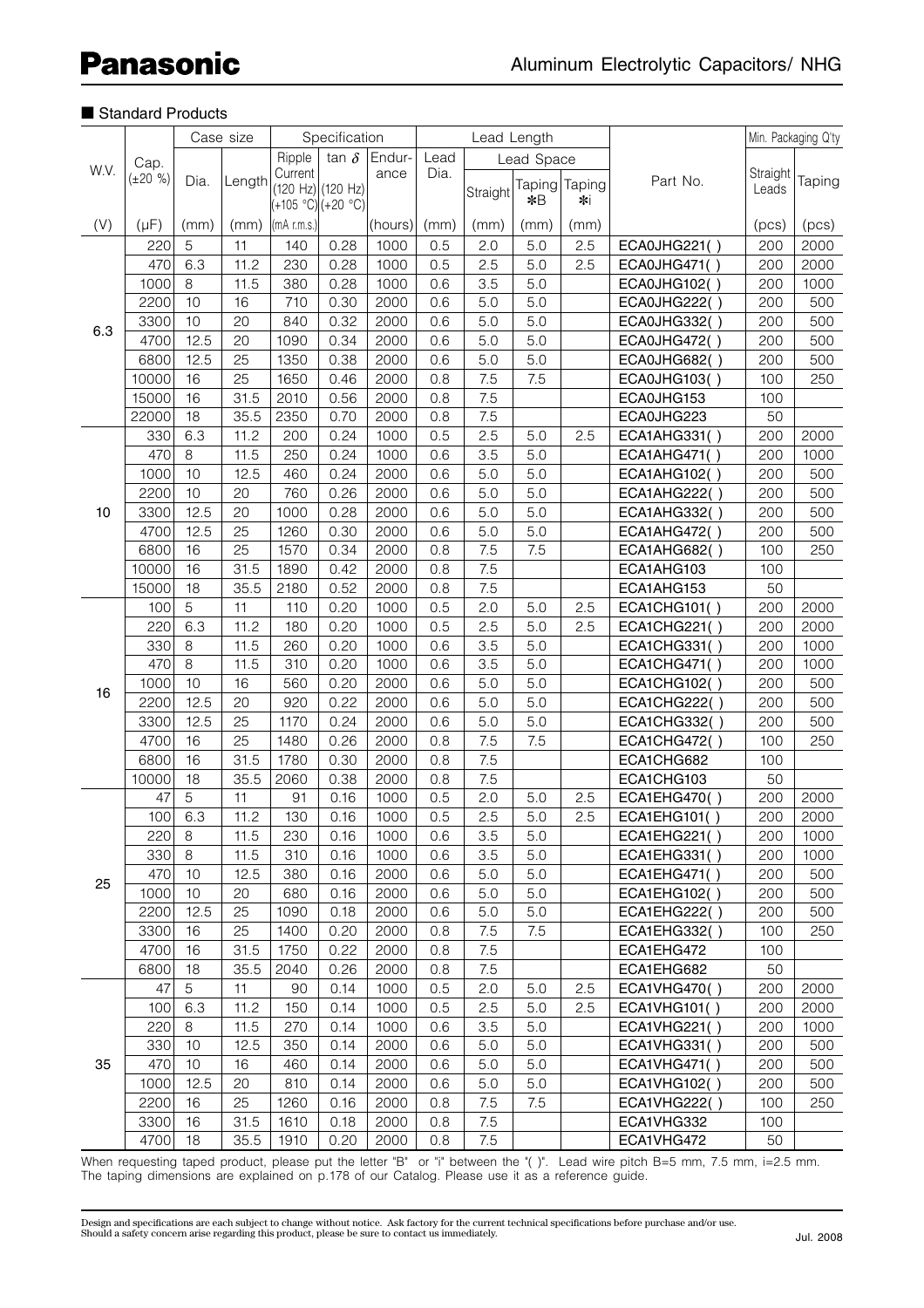|      |                |      | Case size |                                                       | Specification |         |      | Lead Length |                       |              |                     | Min. Packaging Q'ty |        |
|------|----------------|------|-----------|-------------------------------------------------------|---------------|---------|------|-------------|-----------------------|--------------|---------------------|---------------------|--------|
|      | Cap.           |      |           | Ripple                                                | tan $\delta$  | Endur-  | Lead |             | Lead Space            |              |                     |                     |        |
| W.V. | $(\pm 20, % )$ | Dia. | Length    | Current<br>$(120 Hz)$ (120 Hz)<br>$(+105 °C)(+20 °C)$ |               | ance    | Dia. | Straight    | <b>Taping</b><br>$*B$ | Taping<br>∗i | Part No.            | Straight<br>Leads   | Taping |
| (V)  | $(\mu F)$      | (mm) | (mm)      | (mA r.m.s.)                                           |               | (hours) | (mm) | (mm)        | (mm)                  | (mm)         |                     | (pcs)               | (pcs)  |
|      | 0.1            | 5    | 11        | 1.1                                                   | 0.12          | 1000    | 0.5  | 2.0         | 5.0                   | 2.5          | ECA1HHG0R1()        | 200                 | 2000   |
|      | 0.22           | 5    | 11        | 2.3                                                   | 0.12          | 1000    | 0.5  | 2.0         | 5.0                   | 2.5          | ECA1HHGR22()        | 200                 | 2000   |
|      | 0.33           | 5    | 11        | 3.5                                                   | 0.12          | 1000    | 0.5  | 2.0         | 5.0                   | 2.5          | ECA1HHGR33()        | 200                 | 2000   |
|      | 0.47           | 5    | 11        | 5                                                     | 0.12          | 1000    | 0.5  | 2.0         | 5.0                   | 2.5          | ECA1HHGR47()        | 200                 | 2000   |
|      | 1              | 5    | 11        | 10                                                    | 0.12          | 1000    | 0.5  | 2.0         | 5.0                   | 2.5          | ECA1HHG010()        | 200                 | 2000   |
|      | 2.2            | 5    | 11        | 18                                                    | 0.12          | 1000    | 0.5  | 2.0         | 5.0                   | 2.5          | ECA1HHG2R2()        | 200                 | 2000   |
|      | 3.3            | 5    | 11        | 22                                                    | 0.12          | 1000    | 0.5  | 2.0         | 5.0                   | 2.5          | ECA1HHG3R3()        | 200                 | 2000   |
|      | 4.7            | 5    | 11        | 26                                                    | 0.12          | 1000    | 0.5  | 2.0         | 5.0                   | 2.5          | ECA1HHG4R7()        | 200                 | 2000   |
|      | 10             | 5    | 11        | 39                                                    | 0.12          | 1000    | 0.5  | 2.0         | 5.0                   | 2.5          | <b>ECA1HHG100()</b> | 200                 | 2000   |
| 50   | 22             | 5    | 11        | 65                                                    | 0.12          | 1000    | 0.5  | 2.0         | 5.0                   | 2.5          | ECA1HHG220()        | 200                 | 2000   |
|      | 33             | 5    | 11        | 90                                                    | 0.12          | 1000    | 0.5  | 2.0         | 5.0                   | 2.5          | ECA1HHG330()        | 200                 | 2000   |
|      | 47             | 6.3  | 11.2      | 110                                                   | 0.12          | 1000    | 0.5  | 2.5         | 5.0                   | 2.5          | ECA1HHG470()        | 200                 | 2000   |
|      | 100            | 8    | 11.5      | 180                                                   | 0.12          | 1000    | 0.6  | 3.5         | 5.0                   |              | ECA1HHG101()        | 200                 | 1000   |
|      | 220            | 10   | 12.5      | 300                                                   | 0.12          | 2000    | 0.6  | 5.0         | 5.0                   |              | <b>ECA1HHG221()</b> | 200                 | 500    |
|      | 330            | 10   | 16        | 410                                                   | 0.12          | 2000    | 0.6  | 5.0         | 5.0                   |              | ECA1HHG331()        | 200                 | 500    |
|      | 470            | 10   | 20        | 530                                                   | 0.12          | 2000    | 0.6  | 5.0         | 5.0                   |              | <b>ECA1HHG471()</b> | 200                 | 500    |
|      | 1000           | 12.5 | 25        | 950                                                   | 0.12          | 2000    | 0.6  | 5.0         | 5.0                   |              | ECA1HHG102()        | 200                 | 500    |
|      | 2200           | 16   | 31.5      | 1470                                                  | 0.14          | 2000    | 0.8  | 7.5         |                       |              | ECA1HHG222          | 100                 |        |
|      | 3300           | 18   | 35.5      | 1770                                                  | 0.16          | 2000    | 0.8  | 7.5         |                       |              | ECA1HHG332          | 50                  |        |
|      | 10             | 5    | 11        | 46                                                    | 0.10          | 1000    | 0.5  | 2.0         | 5.0                   | 2.5          | ECA1JHG100()        | 200                 | 2000   |
|      | 22             | 5    | 11        | 71                                                    | 0.10          | 1000    | 0.5  | 2.0         | 5.0                   | 2.5          | ECA1JHG220()        | 200                 | 2000   |
|      | 33             | 6.3  | 11.2      | 100                                                   | 0.10          | 1000    | 0.5  | 2.5         | 5.0                   | 2.5          | ECA1JHG330()        | 200                 | 2000   |
|      | 47             | 6.3  | 11.2      | 120                                                   | 0.10          | 1000    | 0.5  | 2.5         | 5.0                   | 2.5          | ECA1JHG470()        | 200                 | 2000   |
|      | 100            | 10   | 12.5      | 215                                                   | 0.10          | 2000    | 0.6  | 5.0         | 5.0                   |              | <b>ECA1JHG101()</b> | 200                 | 500    |
| 63   | 220            | 10   | 16        | 335                                                   | 0.10          | 2000    | 0.6  | 5.0         | 5.0                   |              | <b>ECA1JHG221()</b> | 200                 | 500    |
|      | 330            | 10   | 20        | 510                                                   | 0.10          | 2000    | 0.6  | 5.0         | 5.0                   |              | <b>ECA1JHG331()</b> | 200                 | 500    |
|      | 470            | 12.5 | 20        | 640                                                   | 0.10          | 2000    | 0.6  | 5.0         | 5.0                   |              | <b>ECA1JHG471()</b> | 200                 | 500    |
|      | 1000           | 16   | 25        | 930                                                   | 0.10          | 2000    | 0.8  | 7.5         | 7.5                   |              | <b>ECA1JHG102()</b> | 100                 | 250    |
|      | 2200           | 18   | 35.5      | 1610                                                  | 0.12          | 2000    | 0.8  | 7.5         |                       |              | ECA1JHG222          | 50                  |        |
|      | 0.47           | 5    | 11        | 9                                                     | 0.08          | 1000    | 0.5  | 2.0         | 5.0                   | 2.5          | ECA2AHGR47()        | 200                 | 2000   |
|      | $\mathbf{1}$   | 5    | 11        | 14                                                    | 0.08          | 1000    | 0.5  | 2.0         | 5.0                   | 2.5          | ECA2AHG010()        | 200                 | 2000   |
| 100  | 2.2            | 5    | 11        | 21                                                    | 0.08          | 1000    | 0.5  | 2.0         | 5.0                   | 2.5          | ECA2AHG2R2()        | 200                 | 2000   |
|      | 3.3            | 5    | 11        | 31                                                    | 0.08          | 1000    | 0.5  | 2.0         | 5.0                   | 2.5          | ECA2AHG3R3()        | 200                 | 2000   |
|      | 4.7            | 5    | 11        | 38                                                    | 0.08          | 1000    | 0.5  | 2.0         | 5.0                   | 2.5          | ECA2AHG4R7()        | 200                 | 2000   |
|      | 10             | 6.3  | 11.2      | 54                                                    | 0.08          | 1000    | 0.5  | 2.5         | 5.0                   | 2.5          | ECA2AHG100()        | 200                 | 2000   |
|      | 22             | 6.3  | 11.2      | 93                                                    | 0.08          | 1000    | 0.5  | 2.5         | 5.0                   | 2.5          | ECA2AHG220()        | 200                 | 2000   |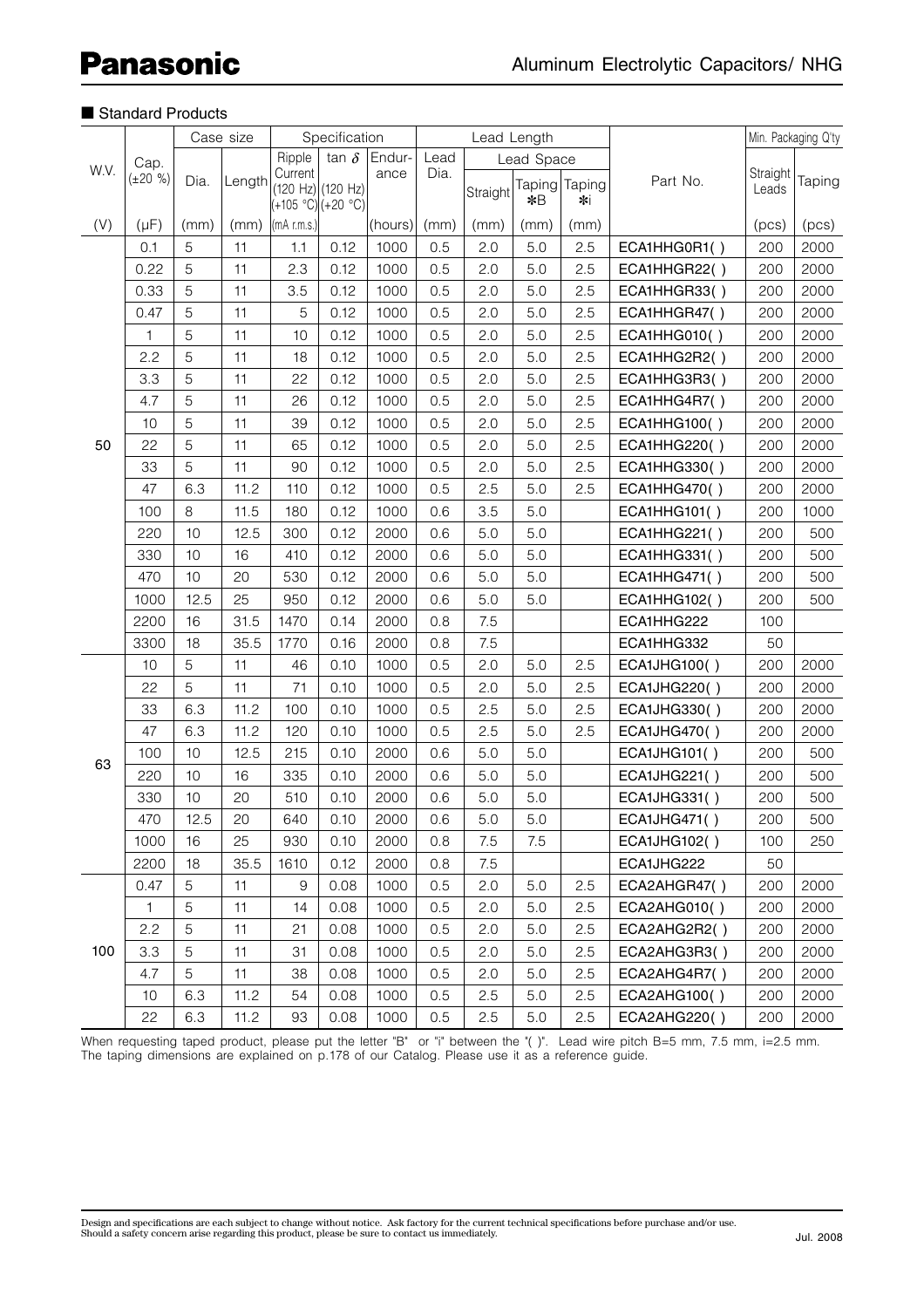|      |                        |         | Case size | Specification                     |                   |         |      | Lead Length |            |            |              | Min. Packaging Q'ty |        |
|------|------------------------|---------|-----------|-----------------------------------|-------------------|---------|------|-------------|------------|------------|--------------|---------------------|--------|
|      |                        |         |           | Ripple                            | tan $\delta$      | Endur-  | Lead |             | Lead Space |            |              |                     |        |
| W.V. | Cap.<br>$(\pm 20, % )$ | Dia.    | Length    | Current                           | (120 Hz) (120 Hz) | ance    | Dia. | Straight    | Taping     | Taping     | Part No.     | Straight<br>Leads   | Taping |
| (V)  | $(\mu F)$              | (mm)    | (mm)      | (+105 °C) (+20 °C)<br>(mA r.m.s.) |                   | (hours) | (mm) | (mm)        | *B<br>(mm) | ∗i<br>(mm) |              | (pcs)               | (pcs)  |
|      | 33                     | 8       | 11.5      | 130                               | 0.08              | 1000    | 0.6  | 3.5         | 5.0        |            | ECA2AHG330() | 200                 | 1000   |
|      | 47                     | 10      | 12.5      | 165                               | 0.08              | 2000    | 0.6  | 5.0         | 5.0        |            | ECA2AHG470() | 200                 | 500    |
|      | 100                    | 10      | 20        | 265                               | 0.08              | 2000    | 0.6  | 5.0         | 5.0        |            | ECA2AHG101() | 200                 | 500    |
| 100  | 220                    | 12.5    | 25        | 440                               | 0.08              | 2000    | 0.6  | 5.0         | 5.0        |            | ECA2AHG221() | 200                 | 500    |
|      | 330                    | 16      | 25        | 540                               | 0.08              | 2000    | 0.8  | 7.5         | 7.5        |            | ECA2AHG331() | 100                 | 250    |
|      | 470                    | 16      | 25        | 715                               | 0.08              | 2000    | 0.8  | 7.5         | 7.5        |            | ECA2AHG471() | 100                 | 250    |
|      | 1000                   | 18      | 35.5      | 985                               | 0.08              | 2000    | 0.8  | 7.5         |            |            | ECA2AHG102   | 50                  |        |
|      | 1                      | 6.3     | 11.2      | 17                                | 0.15              | 2000    | 0.5  | 2.5         | 5.0        | 2.5        | ECA2CHG010() | 200                 | 2000   |
|      | 2.2                    | 6.3     | 11.2      | 25                                | 0.15              | 2000    | 0.5  | 2.5         | 5.0        | 2.5        | ECA2CHG2R2() | 200                 | 2000   |
|      | 3.3                    | 6.3     | 11.2      | 36                                | 0.15              | 2000    | 0.5  | 2.5         | 5.0        | 2.5        | ECA2CHG3R3() | 200                 | 2000   |
|      | 4.7                    | 6.3     | 11.2      | 43                                | 0.15              | 2000    | 0.5  | 2.5         | 5.0        | 2.5        | ECA2CHG4R7() | 200                 | 2000   |
|      | 10                     | 10      | 12.5      | 70                                | 0.15              | 2000    | 0.6  | 5.0         | 5.0        |            | ECA2CHG100() | 200                 | 500    |
|      |                        |         |           |                                   |                   |         |      |             |            |            |              |                     |        |
| 160  | 22                     | 10      | 20        | 130                               | 0.15              | 2000    | 0.6  | 5.0         | 5.0        |            | ECA2CHG220() | 200                 | 500    |
|      | 33                     | 10      | 20        | 180                               | 0.15              | 2000    | 0.6  | 5.0         | 5.0        |            | ECA2CHG330() | 200                 | 500    |
|      | 47                     | 12.5    | 20        | 220                               | 0.15              | 2000    | 0.6  | 5.0         | 5.0        |            | ECA2CHG470() | 200                 | 500    |
|      | 100                    | 16      | 25        | 335                               | 0.15              | 2000    | 0.8  | 7.5         | 7.5        |            | ECA2CHG101() | 100                 | 250    |
|      | 220                    | 16      | 31.5      | 540                               | 0.15              | 2000    | 0.8  | 7.5         |            |            | ECA2CHG221   | 100                 |        |
|      | 330                    | 18      | 31.5      | 705                               | 0.15              | 2000    | 0.8  | 7.5         |            |            | ECA2CHG331   | 50                  |        |
|      | 1                      | 6.3     | 11.2      | 17                                | 0.15              | 2000    | 0.5  | 2.5         | 5.0        | 2.5        | ECA2DHG010() | 200                 | 2000   |
|      | 2.2                    | 6.3     | 11.2      | 25                                | 0.15              | 2000    | 0.5  | 2.5         | 5.0        | 2.5        | ECA2DHG2R2() | 200                 | 2000   |
|      | 3.3                    | 6.3     | 11.2      | 36                                | 0.15              | 2000    | 0.5  | 2.5         | 5.0        | 2.5        | ECA2DHG3R3() | 200                 | 2000   |
|      | 4.7                    | $\,8\,$ | 11.5      | 50                                | 0.15              | 2000    | 0.6  | 3.5         | 5.0        |            | ECA2DHG4R7() | 200                 | 1000   |
| 200  | 10                     | 10      | 16        | 80                                | 0.15              | 2000    | 0.6  | 5.0         | 5.0        |            | ECA2DHG100() | 200                 | 500    |
|      | 22                     | 10      | 20        | 140                               | 0.15              | 2000    | 0.6  | 5.0         | 5.0        |            | ECA2DHG220() | 200                 | 500    |
|      | 33                     | 12.5    | 20        | 190                               | 0.15              | 2000    | 0.6  | 5.0         | 5.0        |            | ECA2DHG330() | 200                 | 500    |
|      | 47                     | 12.5    | 20        | 220                               | 0.15              | 2000    | 0.6  | 5.0         | 5.0        |            | ECA2DHG470() | 200                 | 500    |
|      | 100                    | 16      | 25        | 335                               | 0.15              | 2000    | 0.8  | 7.5         | 7.5        | 2.5        | ECA2DHG101() | 100                 | 250    |
|      | 220                    | 18      | 31.5      | 575                               | 0.15              | 2000    | 0.8  | 7.5         |            |            | ECA2DHG221   | 50                  |        |
|      | 1                      | 6.3     | 11.2      | 17                                | 0.15              | 2000    | 0.5  | 2.5         | 5.0        | 2.5        | ECA2EHG010() | 200                 | 2000   |
|      | 2.2                    | 6.3     | 11.2      | 29                                | 0.15              | 2000    | 0.5  | 2.5         | 5.0        | 2.5        | ECA2EHG2R2() | 200                 | 2000   |
|      | 3.3                    | 8       | 11.5      | 42                                | 0.15              | 2000    | 0.6  | 3.5         | 5.0        |            | ECA2EHG3R3   | 200                 | 1000   |
|      | 4.7                    | $\,8\,$ | 11.5      | 50                                | 0.15              | 2000    | 0.6  | 3.5         | 5.0        |            | ECA2EHG4R7() | 200                 | 1000   |
| 250  | 10                     | 10      | 16        | 88                                | 0.15              | 2000    | 0.6  | 5.0         | 5.0        |            | ECA2EHG100() | 200                 | 500    |
|      | 22                     | 12.5    | 20        | 155                               | 0.15              | 2000    | 0.6  | 5.0         | 5.0        |            | ECA2EHG220() | 200                 | 500    |
|      | 33                     | 12.5    | 20        | 190                               | 0.15              | 2000    | 0.6  | 5.0         | 5.0        |            | ECA2EHG330() | 200                 | 500    |
|      | 47                     | 12.5    | 25        | 230                               | 0.15              | 2000    | 0.6  | 5.0         | 5.0        |            | ECA2EHG470() | 200                 | 500    |
|      | 100                    | 16      | 31.5      | 365                               | 0.15              | 2000    | 0.8  | 7.5         |            |            | ECA2EHG101   | 100                 |        |
|      | $\mathbf{1}$           | 6.3     | 11.2      | 18                                | 0.20              | 2000    | 0.5  | 2.5         | 5.0        | 2.5        | ECA2VHG010() | 200                 | 2000   |
|      | 2.2                    | $\,8\,$ | 11.5      | 31                                | 0.20              | 2000    | 0.6  | 3.5         | 5.0        |            | ECA2VHG2R2() | 200                 | 1000   |
|      | 3.3                    | 10      | 12.5      | 38                                | 0.20              | 2000    | 0.6  | 5.0         | 5.0        |            | ECA2VHG3R3() | 200                 | 500    |
|      | 4.7                    | 10      | 16        | 50                                | 0.20              | 2000    | 0.6  | 5.0         | 5.0        |            | ECA2VHG4R7() | 200                 | 500    |
| 350  | 10                     | 10      | 20        | 82                                | 0.20              | 2000    | 0.6  | 5.0         | 5.0        |            | ECA2VHG100() | 200                 | 500    |
|      | 22                     | 12.5    | 20        | 130                               | 0.20              | 2000    | 0.6  | 5.0         | 5.0        |            | ECA2VHG220() | 200                 | 500    |
|      | 33                     | 16      | 25        | 195                               | 0.20              | 2000    | 0.8  | 7.5         | 7.5        |            | ECA2VHG330() | 100                 | 250    |
|      | 47                     | 16      | 25        | 230                               | 0.20              | 2000    | 0.8  | 7.5         | 7.5        |            | ECA2VHG470() | 100                 | 250    |
|      | 100                    | 18      | 31.5      | 375                               | 0.20              | 2000    | 0.8  | 7.5         |            |            | ECA2VHG101   | 50                  |        |